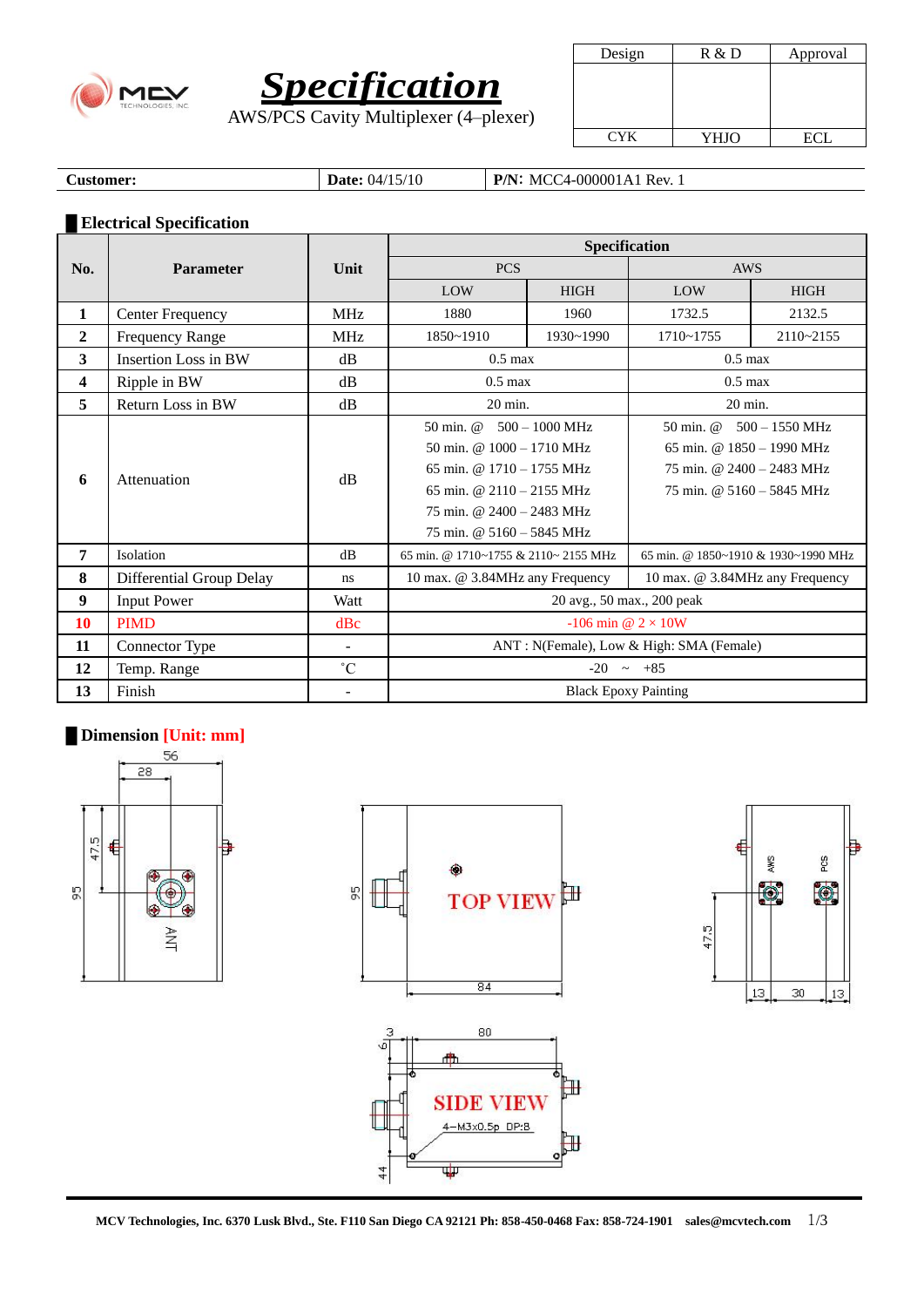## **█ Simulation Graphs**